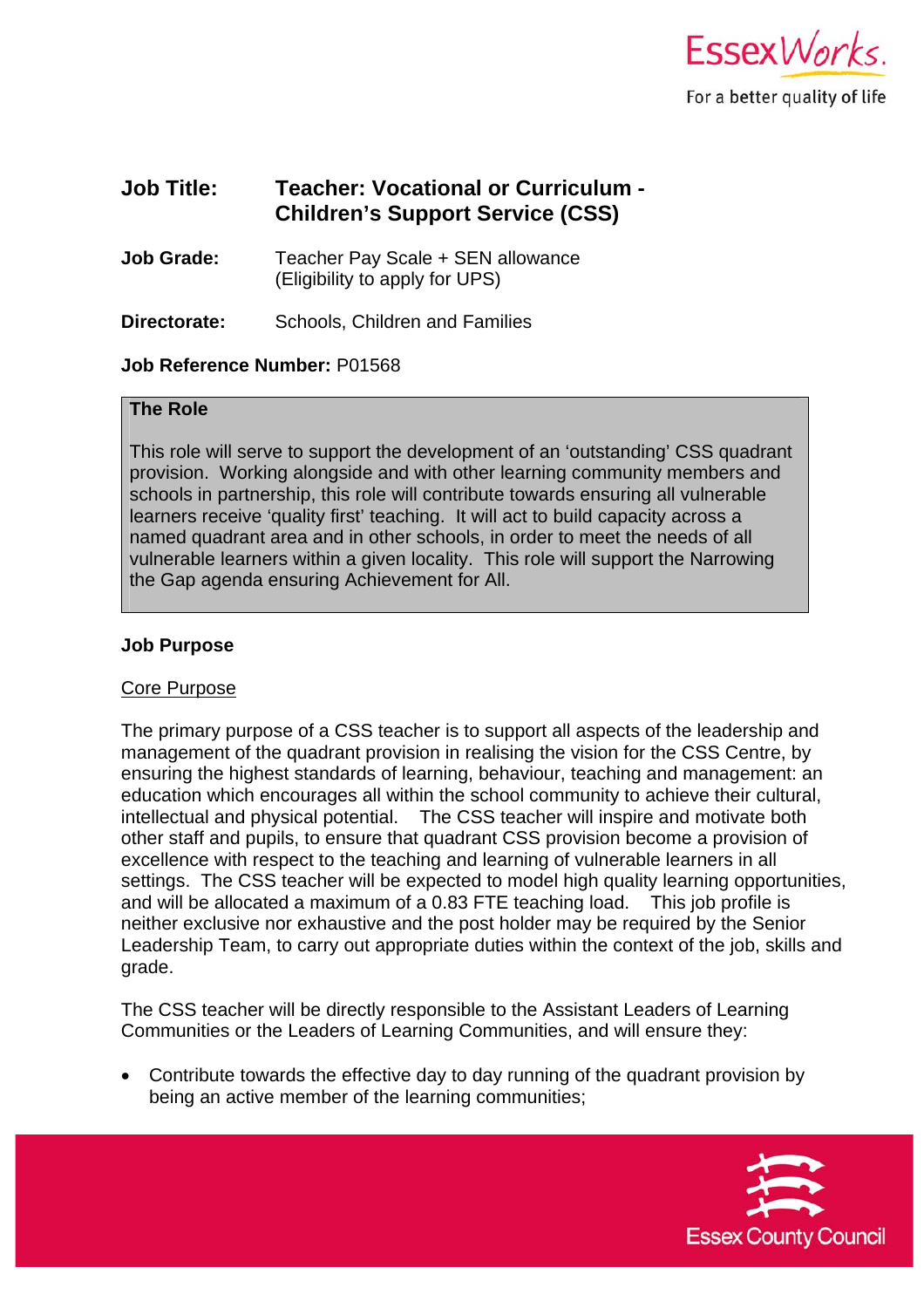- Working with named Behaviour and Attendance Partnership Groups when directed, they will embrace the diverse needs of the students within a quadrant area. This will include those at risk of exclusion, those with medical needs, anxious school refusers, pregnant school girls and teenage mothers in more than one setting;
- Contribute towards the compilation, monitoring and review of the SEF/SDP, in moving the whole quadrant provision forward towards an 'outstanding' alternative provision provider;
- Contribute towards the smooth day to day running of the quadrant provision and embrace its vision by modelling expected behaviours consistently and according to school policies, with a key emphasis on 'reflective practice';
- Support the exit, entry and transition of pupils where appropriate and liaise with alternative providers/professionals where appropriate, compiling reports as requested;
- Plan lessons taking into account baseline data and the needs of the pupil, and track and monitor their progress accordingly;
- Are part of a flexible workforce, using their strengths and sharing their skills and expertise to ensure quality first teaching and learning, which narrows the gap for all vulnerable groups and ensures all pupils achieve their best;
- Support schools in building sustainable systems of management for their vulnerable learners, which results in improved educational outcomes at all levels, using agreed CSS models;
- Support and contribute towards the development of a curriculum and learning community which engages and motivates vulnerable learners;
- Support the senior staff, in their roles and the day to day management of the quadrant provision;
- Contribute towards any statutory reports as and when required by the Management **Committee.**

The following is a range of duties appropriate to a CSS Teacher within a named quadrant area. Individuals will undertake those duties determined to be required to meet the changing needs of the school and assure quality of provision.

# **Key Accountabilities**

To work with the Assistant Leaders, Leaders of Learning Communities, Quadrant Deputy Head, and Quadrant Head, supporting and sharing your expertise, in order to ensure that;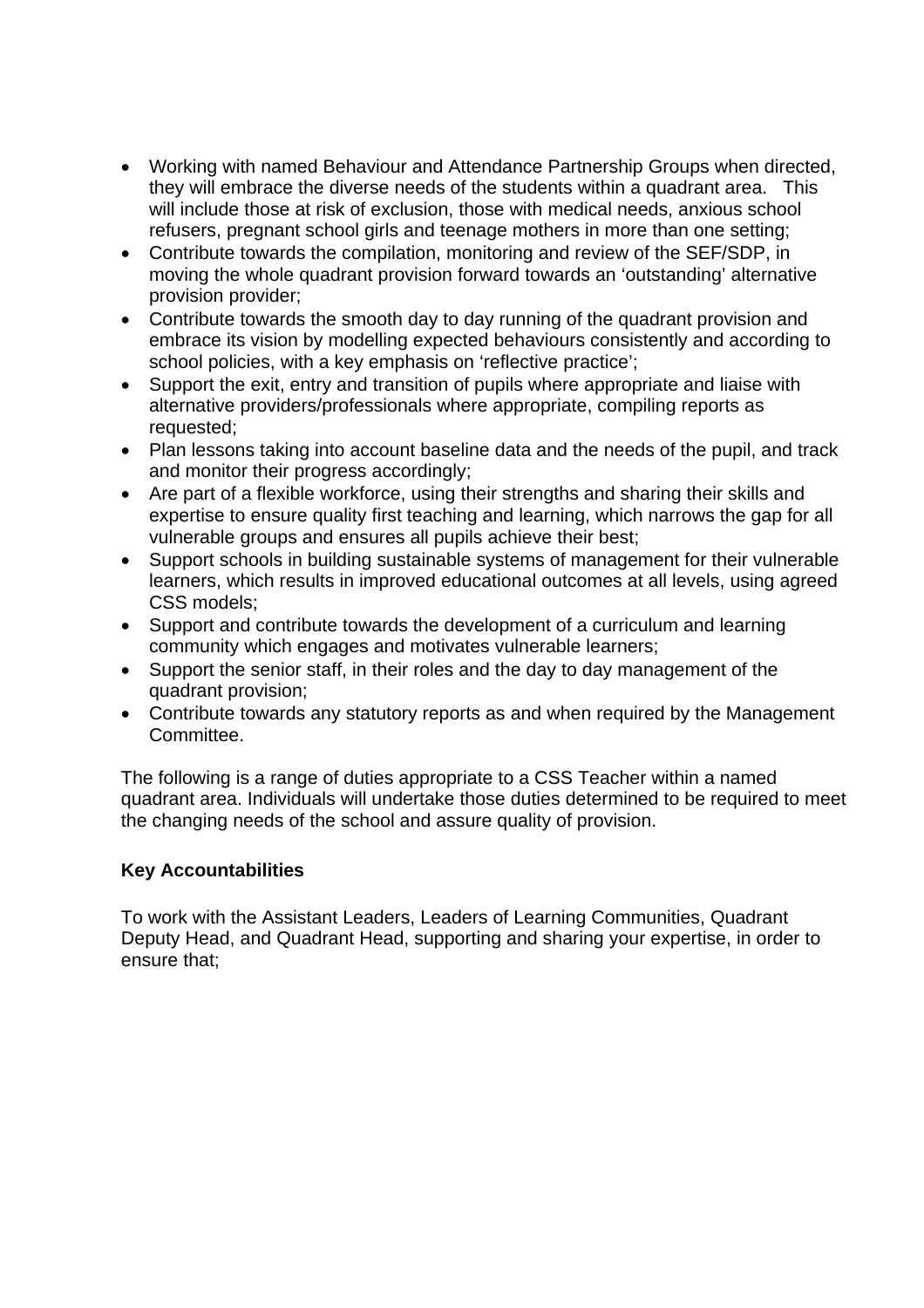- All students are assessed, screened and inducted on entry, and that contribute towards the compilation of a Personalised Information Passport and Learning Plan, which is tailored to the students' needs, and aligned to Every Child Matters (ECM) outcomes.
- Quantitative and qualitative information to the Senior Leadership Team and Management Committee, is supplied when requested in a timely manner;
- Curriculum delivery is needs led, and mapped against the National Curriculum to ensure that pupils receive their full entitlement according to legislation, DCSF guidance and pupil needs;
- 'Quality first' teaching and learning is delivered, which embraces innovation and inspires vulnerable learners to learn, adhering to quadrant CSS policies;
- All groups of learners make progress achieving intended outcomes specified in the Personal Learning Plan.
- Students' wider support needs are identified and met in liaison with partner agencies, including those within any local panel meetings or locality based multiagency groups;
- Contribute towards extended provision activities and be flexible in their approaches, working within a quadrant provision with students who have a variety of needs across a range of phases or key stages;
- The quadrant provision is able to work in partnerships with other educational settings in a flexible manner;
- They are flexible and respond to the needs of the pupils both within the centres, mainstream schools within a given quadrant area.
- That the children are engaged and motivated by access to healthy and safe activities, of good quality, in an environment that is interesting and designed to promote outstanding educational standards, in line with any Health and Safety requirements.
- The Senior Leadership Team and Quadrant Head are supported in meeting the needs of all safeguarding procedures and monitoring;
- Adhere to ECC and CSS policies, including the implementation of Equal Opportunity Policies;
- All Health and Safety responsibilities are met;
- They contribute towards the school achieving external recognition for their progress and achievements;
- They are flexible in their approaches and are prepared to work in more than one educational setting as and when the need arises, in negotiation with the Quadrant Head or other Senior Leaders;
- To meet the standards set out in the Ofsted framework in relation to Teaching and Learning and work towards achieving 'outstanding' in all aspects of their work.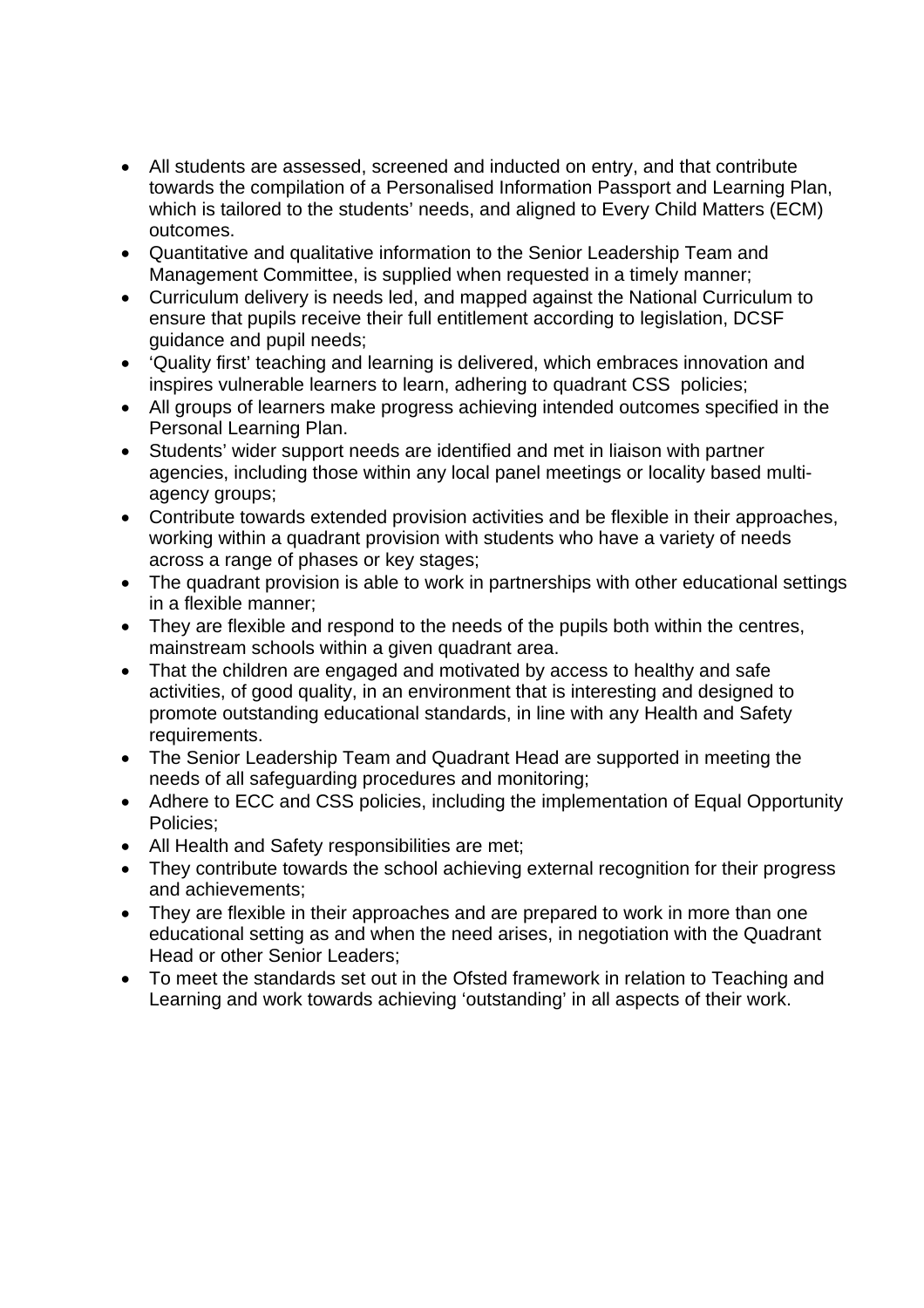- Applicants should display a willingness and flexibility to adapt routine to work outside of normal working hours to attend work related meetings/activities as necessary.
- The postholder will be required to be mobile throughout the quadrant and on occasions throughout Essex for work and meeting purposes and therefore a valid driving licence and use of car is required, unless the role can be undertaken effectively by alternative transport arrangements.

# **Knowledge, Skills and Experience**

- Q.T.S. (Qualified Teacher Status) and be a member of the G.T.C. (General Teaching Council);
- Relevant and significant experience of working with vulnerable and challenging learners;
- Further training or a qualification relating to SEN;
- An understanding and knowledge of the law, policies and procedures relative to vulnerable learners;
- Up to date knowledge in the field of improving behaviour and attendance through quality first teaching and learning.
- A knowledge of motivational teaching, which engages vulnerable learners.
- Demonstrate high quality learning experiences for all learners,
- Competent in the field of the use of ICT.
- Demonstrate a reflective approach towards everyday practice,
- Have experience of working within an holistic assessment framework.
- Have experience of working in a multi agency environment.
- Be committed to working proactively with parents, carers and the under community to support the learning process.
- Demonstrate a clear focus on achieving improved education outcomes and experience of evaluating work with vulnerable learners.
- Demonstrable commitment to the vision, values and strategy of Essex County Council for improving outcomes for vulnerable groups.
- Participate in Performance Management and staff development.
- Able to reflect on their practice and follow agreed policy guidelines.
- Able to form, develop and maintain effective working relationships and communicate effectively.
- High level people skills which include the ability to motivate, inspire, and .enable pupils.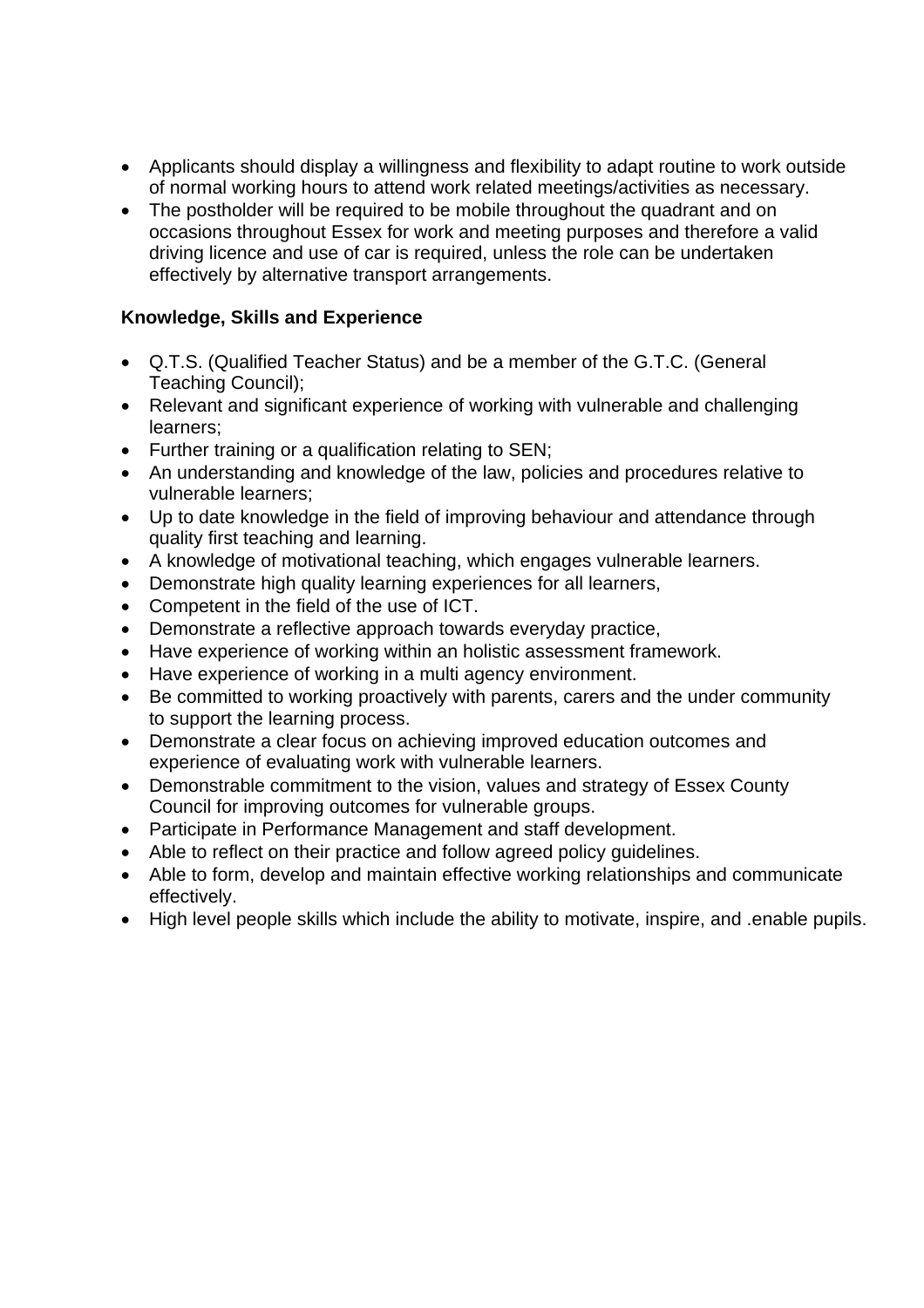# **Values and Behaviours**

# **CUSTOMER FOCUSSED AND PROACTIVE**

*Working together we proactively engage with our customers and listen to their needs in order to continuously improve our service.* 

- Understands customers' needs and takes ownership for the outcome
- Proactively looks for ways to improve service delivery by seeking customer feedback
- Work with the customer to implement solutions & challenge process for a positive customer outcome
- Make decisions that are appropriate to the role, and provide recommendations when escalating decisions upwards

## **ENABLING AND EMPOWERING**

*Working together, we provide confidence and trust to support the delivery of the right services for our customers.* 

- Makes the appropriate decisions through consultation with internal and external stakeholders /customers
- Influences an environment of trust and co-operation through personal demonstration of the corporate values
- Prepared to share own decisions and be considerate of the opinion of others
- Quickly and effectively adjust to new situations and environments, focusing on solutions and not barriers
- Prioritise the needs of the group / organisation ahead of your own

## **EFFECTIVE AND EFFICIENT**

*Working together we will achieve our objectives in the best possible way, so that we deliver the results that make the biggest difference to the people we serve.* 

 Takes responsibility for delivering and managing work within timelines and expectations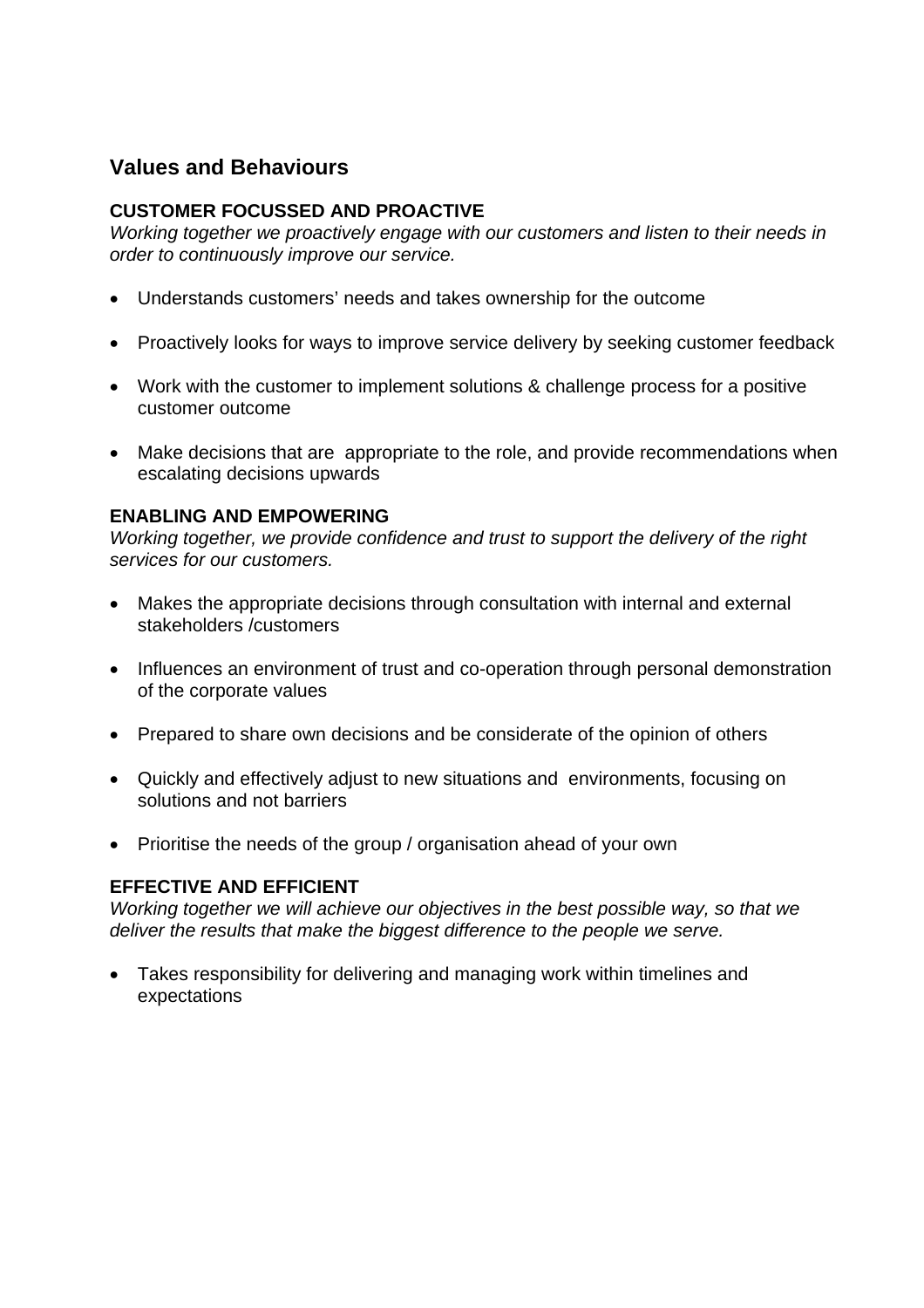- Regularly challenge the status quo, looking for ways to improve both the customer experience and value for money
- Demonstrates personal accountability, focusing on the outcomes achieved versus the effort required
- Works collaboratively to provide effective service delivery

### **Safeguarding**

Essex County Council is committed to safeguarding and promoting the welfare of children and vulnerable adults, and expects all employees and volunteers to share this commitment.

### **Pre-Employment Checks appropriate to this Job Profile**

Essex County Council (ECC) is committed to ensuring all recruitment is undertaken fairly, effectively, safely and in accordance with legislation.

The information below provides pre-employment screening guidance for candidates applying to this job at Essex County Council.

### **Role Requirement:**

Working with children / vulnerable adults in a specified place or post

| <b>Pre-Employment</b><br><b>Check</b>                                                         | <b>Definition</b>                                                                                                   |
|-----------------------------------------------------------------------------------------------|---------------------------------------------------------------------------------------------------------------------|
| <b>Self Declaration</b><br>(Spent and unspent                                                 | A declaration of spent and unspent convictions must be<br>completed by employees who work with vulnerable adults or |
| convictions)<br><b>CRB Enhanced</b><br><b>Level</b>                                           | children<br>The CRB (Criminal Records Bureau) check will be sought by<br>ECC before a start date is agreed          |
| (renewed every three<br>years)                                                                |                                                                                                                     |
| <b>ISA Registration -</b><br><b>Regulated</b><br>(Currently subject to<br>Home Office review) | ECC will administer the ISA Register check                                                                          |